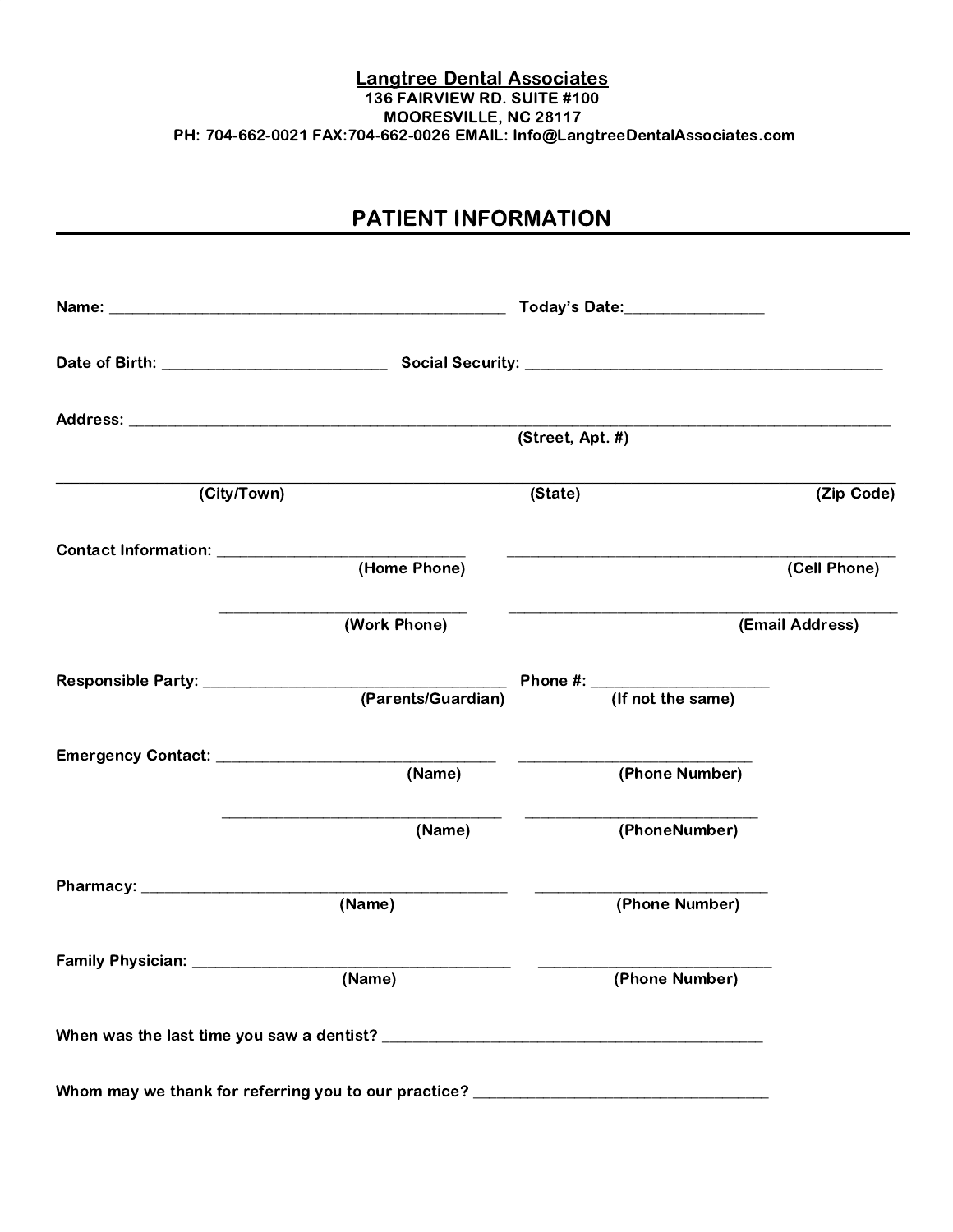#### **OFFICE POLICIES / TREATMENT AGREEMENT**

- 1) Except for emergencies, please try to keep your dental appointments to stay in compliance with your treatment plan. If you cannot keep your appointment, please try to contact our office to advise us. If you miss two appointments; the office can choose to release you as a patient.
- 2) Please make sure we have your most recent insurance card before your next appointment. If we are not able to verify active status with your insurance the day of your appointment, it is possible that it may delay your treatment or you may not be able to be seen. **The patient will be responsible for anything that the insurance company does not cover or pay for.**
- 3) Be prepared to pay CASH for your dental co-payment each visit. We accept debit and credit cards for charges totaling \$10.00 or more. For dentures, partials or crowns, there is a 50/50 split payment plan. If you do not have your co-payment on the day of your appointment, please check with the office manager for your payment requirement or options according to your insurance situations.
- 4) Due to legal and liability reasons, if the patient is younger than 18 years old or is a resident of a Group Home, Assisted Living, Nursing Home or Social Services, the parent, guardian or nursing staff is required to stay at the office during the whole appointment. If the patient is dropped off and left unattended, the patient WILL NOT BE TREATED and we will attempt to contact their guardian for pick up.
- 5) **MEDICATIONS:** You are **required** to be examined before any medication is prescribed. **NO EXCEPTIONS!!** You must ask the doctor for any type of medication to be prescribed. Once the doctor leaves the room, prescriptions will not be discussed. All medications prescribed will be monitored. Alternate pain options and treatments will be discussed with the doctor. If you are a patient of a pain management clinic, you are required to let us know. We are NOT a pain management clinic and will not be abused.

#### 6) **If you bring small children with you to your appointment, you will need to reschedule. Our staff cannot watch your children or be responsible for them while you are being treated.**

- 7) **Please be considerate of the content, language and noise level of your conversations, as we are a family friendly office. We would appreciate no disturbing behavior since our dentists and employees need to concentrate on the patient's treatment. If the behavior becomes disturbing or offensive to anyone, you will be asked to leave.**
- 8) *Due to emergencies or unexpected delays in treatments, you may have to wait. If you cannot wait, please inform our staff so we can pull your chart out of line and reschedule your appointment.*

I acknowledge that I have read and understand the above statements and agree to adhere to them as a patient of this office.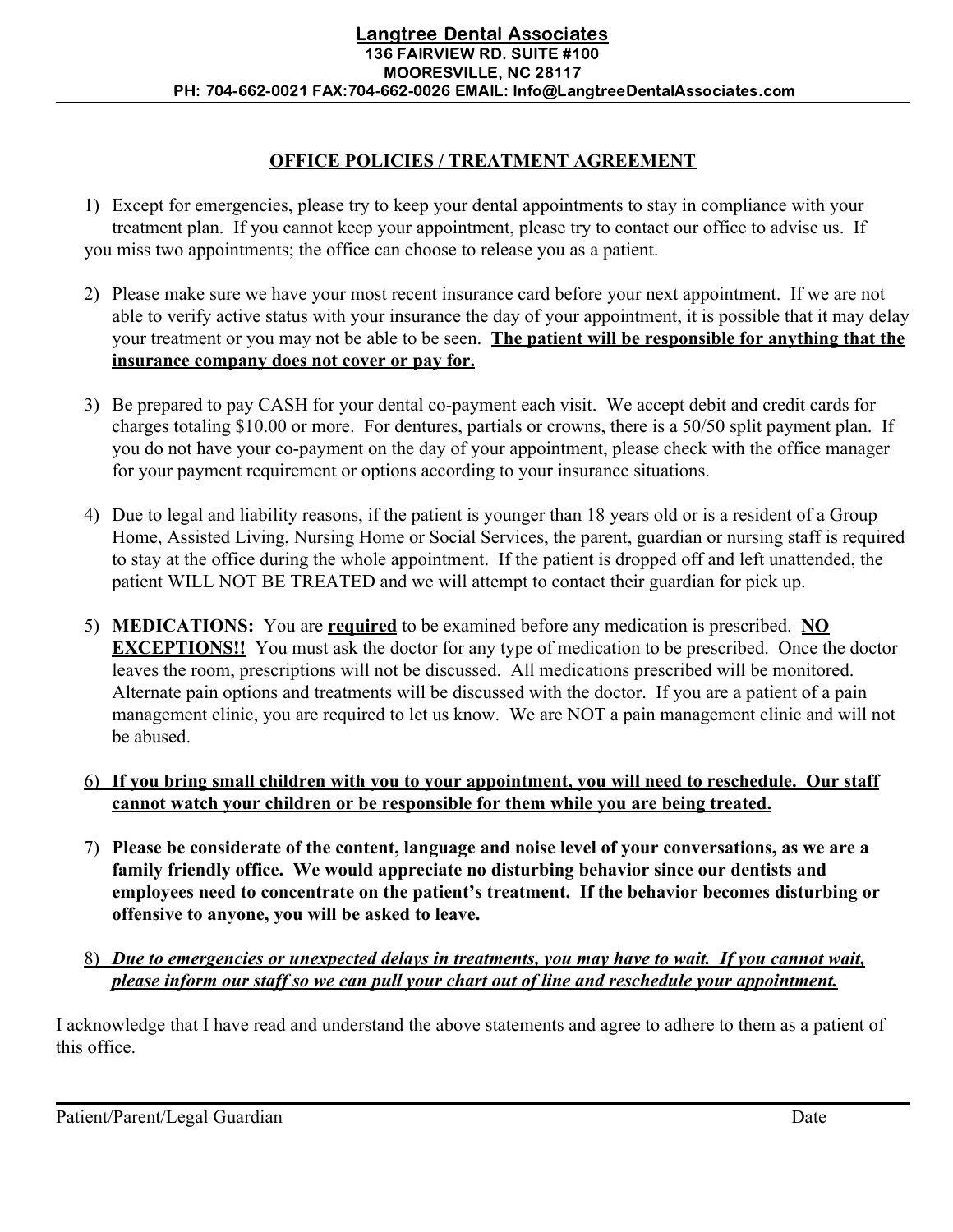#### NOTICE OF PRIVACY PRACTICES ACKNOWLEDGEMENT

#### **Langtree Dental Associates**

I understand that under the Health Insurance Portability & Accountability Act of 1996 (HIPPA), I have certain rights to privacy regarding my protected health information. I understand that this information can and will be used to:

- Conduct, plan and direct my treatment and follow-up among the multiple healthcare providers who may be involved in that treatment directly and indirectly.
- Obtain payment from third party payers.
- Conduct normal healthcare operations such as quality assessments and physician certifications.

I have received, read and understand your *Notice of Privacy Practices* containing a more complete description of the uses and disclosures of my health information. I understand that this organization has the right to change its *Notice of Privacy Practices* from time to time and that I may contact this organization at any time at the address above to obtain a current copy of the *Notice of Privacy.*

I understand that I may request in writing that you restrict how my private information is used or disclosed to carry out treatment, payment or health care operations. I also understand you are not required to agree to my requested restrictions, but if you do agree then you are bound to abide by such restrictions.

| Patient Name:                   |  |
|---------------------------------|--|
| <b>Relationship to Patient:</b> |  |
| Signature:                      |  |
| Date:                           |  |

### **OFFICE USE ONLY**

I attempted to obtain the patient's signature in acknowledgement on his Notice of Privacy Practices Acknowledgement, but was unable to do so as documented below:

| Date: | 12 IS | eason' |
|-------|-------|--------|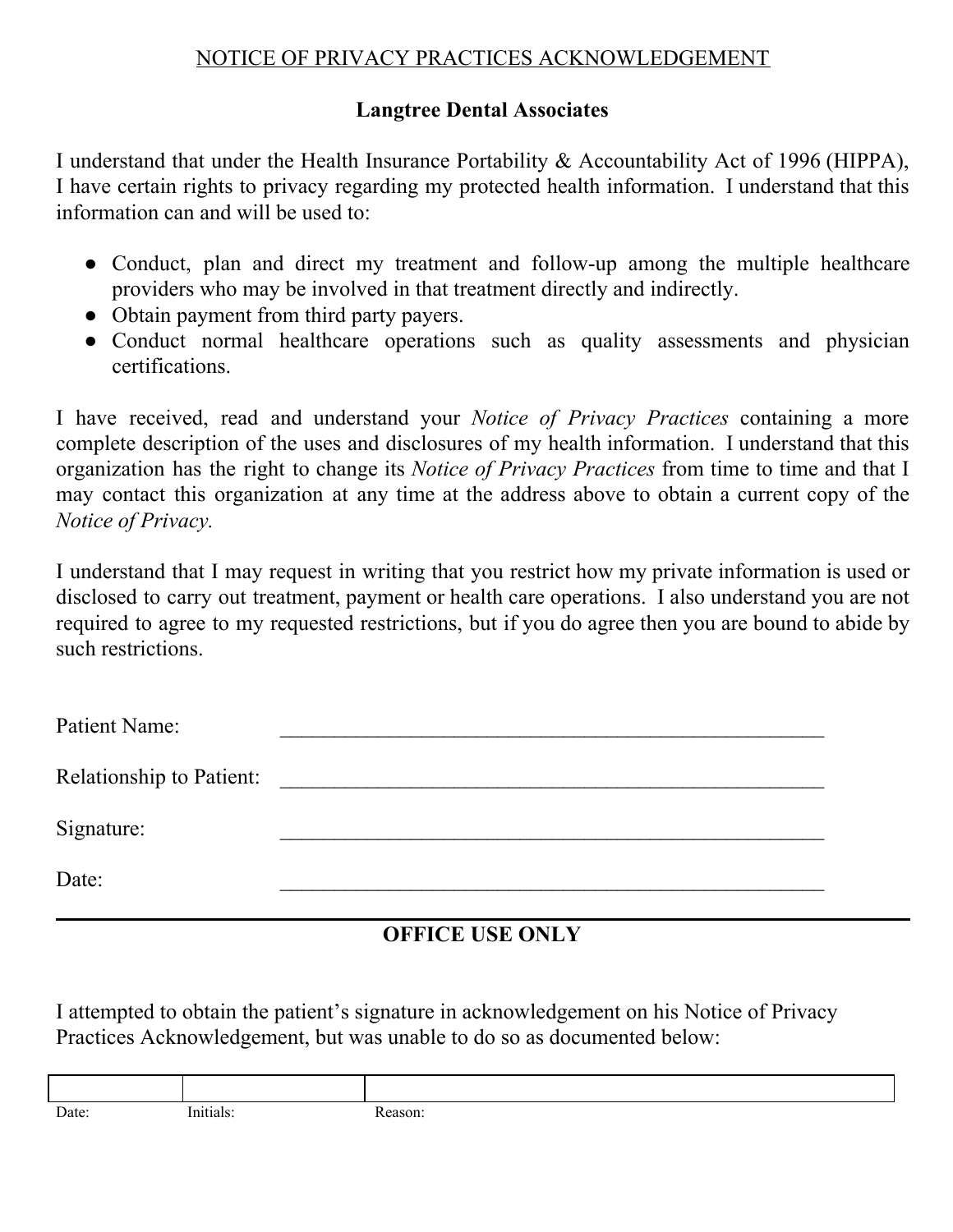Date of Birth

**Langtree Dental Associates** is authorized to release protected health information about the above named patient to the entities named below. The purpose is to inform the patient or others in keeping with the patient's instructions.

| <b>Entity to Receive Information.</b><br>Check each person/entity that you approve to<br>receive information. | Description of information to be released.<br>Check each that can be given to person/entity on<br>the left in the same section. |
|---------------------------------------------------------------------------------------------------------------|---------------------------------------------------------------------------------------------------------------------------------|
| Voice Mail                                                                                                    | $\Box$ Results of lab tests/x-rays<br>Other                                                                                     |
| $\Box$ Spouse (provide name & phone number)                                                                   | Financial<br>Medical as follows:                                                                                                |
| $\Box$ Parent (provide name & phone number)                                                                   | Financial<br>Medical as follows:                                                                                                |
| Other (provide name $\&$ phone number                                                                         | Financial<br>Medical as follows                                                                                                 |

### Patient Information

I understand that I have the right to revoke this authorization at any time and that I have the right to inspect or copy the protected health information to be disclosed as described in this document. I understand that a revocation is not effective in cases where the information has already been disclosed but will be effective going forward.

I understand that information used or disclosed as a result of this authorization may be subject to redisclosure by the recipient and may no longer be protected by federal or state law.

*I understand that I have the right to refuse to sign this authorization and that my treatment will not be conditioned on signing.* This authorization shall be in effect until revoked by the patient.

 $\mathcal{L}_\mathcal{L} = \{ \mathcal{L}_\mathcal{L} = \{ \mathcal{L}_\mathcal{L} = \{ \mathcal{L}_\mathcal{L} = \{ \mathcal{L}_\mathcal{L} = \{ \mathcal{L}_\mathcal{L} = \{ \mathcal{L}_\mathcal{L} = \{ \mathcal{L}_\mathcal{L} = \{ \mathcal{L}_\mathcal{L} = \{ \mathcal{L}_\mathcal{L} = \{ \mathcal{L}_\mathcal{L} = \{ \mathcal{L}_\mathcal{L} = \{ \mathcal{L}_\mathcal{L} = \{ \mathcal{L}_\mathcal{L} = \{ \mathcal{L}_\mathcal{$ 

 $\Box$ Date  $\Box$ 

| Signature of Patient or Personal Representative                                     |
|-------------------------------------------------------------------------------------|
| Description of Personal Representative's Authority (attach necessary documentation) |